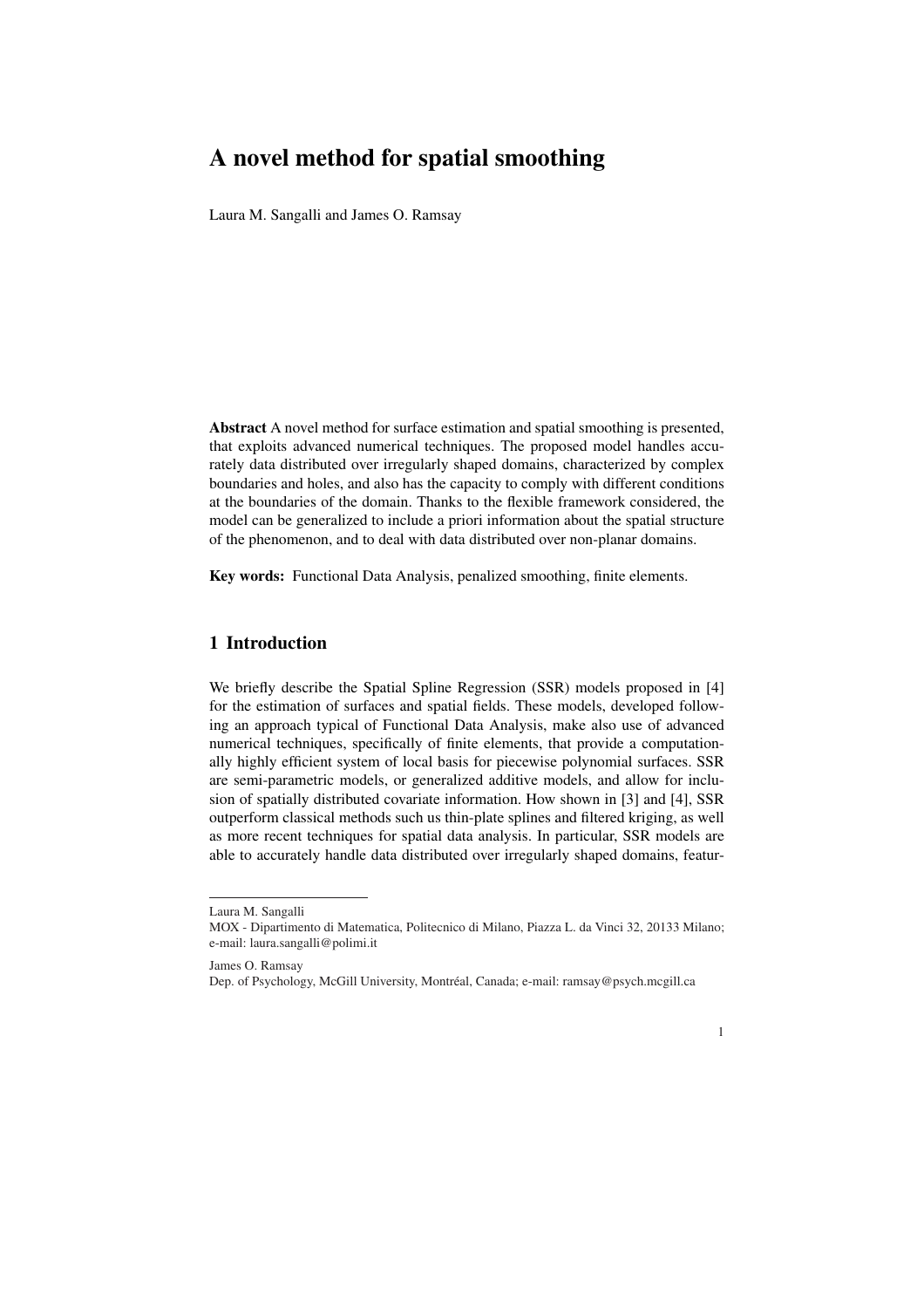ing complex boundaries, strong concavities and even interior holes; moreover, they can comply with specific conditions at the boundaries of the domain.

Applied illustrative problem: Island of Montréal census data. To illustrate the issue of spatial smoothing over irregularly shaped domains and with boundary conditions, consider the problem of estimating population density over the Island of Montréal (Québec, Canada), starting from census data (1996 Canadian census). Figure 1, left panel, displays census tract locations over the Island of Montréal; population density and other census information are available at each census tract, together with a binary covariate indicating whether a tract is predominantly residential or industrial/commercial. The figure highlights two parts of the island without data: the airport and rail yards in the south and an industrial park with an oil refinery tank farm in the north-east; these two areas are not part of the domain of interest when studying population density, since people cannot live there. Notice that census quantities can vary sharply across these uninhabited parts of the city; for instance, in the south of the industrial park there is a densely populated area with medium-low income, but north-east of it there is a wealthy neighborhood with low population density. Hence, whilst it seems reasonable to assume that population density features a smooth spatial variation over the inhabited parts of the island, there is no reason to assume smooth spatial variation across uninhabited areas. The figure also shows the island coasts as boundaries of the domain of interest; those parts of the boundary that are highlighted in red correspond respectively to the harbor, in the east shore, and to two public parks, in the south-west and north-west shore; and no people live by the river banks in these boundary intervals. We thus want to study population density, taking into account covariate information, being careful not to artificially link data across areas where people cannot live, and also efficiently including prior information concerning those stretches of coast where the population density should drop to zero.

#### 2 Spatial Spline Regression models

Consider a set of *n* points  $\{p_i = (x_i, y_i); i = 1, ..., n\}$  on a polygonal domain  $\Omega \subset \mathbb{R}^2$ , where  $\Omega$  can be quite complex (for instance, it can have strong concavities and interior holes). Let  $z_i$  be the value of a real valued variable of interest, observed at point  $\mathbf{p}_i$ , and let  $\mathbf{w}_i = (w_{i1}, \dots, w_{iq})^t$  be a *q*-vector of covariates associated to observation  $z_i$  at  $\mathbf{p}_i$ . Assume the semi-parametric model

$$
z_i = \mathbf{w}_i^t \boldsymbol{\beta} + f(\mathbf{p}_i) + \varepsilon_i \qquad i = 1, \dots, n
$$

where  $\varepsilon_i$ ,  $i = 1, \ldots, n$ , are i.i.d. errors with zero mean and constant variance, and where  $\beta \in \mathbb{R}^q$  is a vector of coefficients and f is a twice differentiable real-valued function on <sup>Ω</sup>. In [3] and [4] we propose to estimate β and *f* by minimizing the following penalized sum-of-square-error functional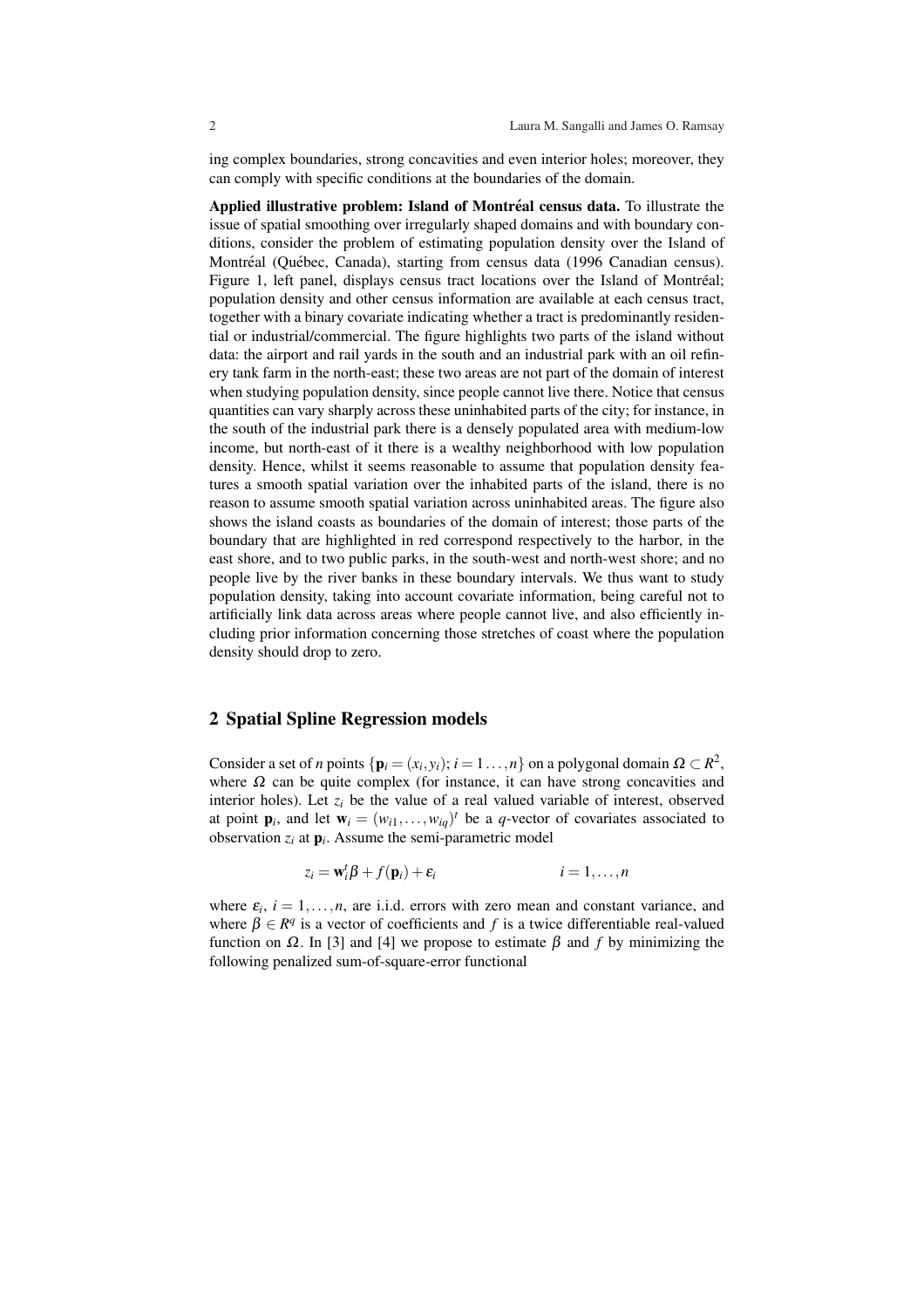A novel method for spatial smoothing 3

$$
J_{\lambda}(\beta, f) = \sum_{i=1}^{n} (z_i - \mathbf{w}_i^t \beta - f(\mathbf{p}_i))^2 + \lambda \int_{\Omega} (\Delta f)^2 d\Omega \tag{1}
$$

where the roughness term is the integral, over the domain of interest  $\Omega$ , of the square of the Laplacian of *f*,  $\Delta f = \frac{\partial^2 f}{\partial x^2} + \frac{\partial^2 f}{\partial y^2}$ . Recall that the Laplacian is a measure of the local curvature of *f* that is invariant with respect to Euclidean transformations of spatial coordinates, therefore ensuring that the concept of smoothness does not depend on the orientation of the coordinate system. In [4] we hence show how the estimation problem (1) can be efficiently solved resorting to finite elements, that provide a system of local bases for piece-wise polynomial surfaces, associated to a domain triangulation. Finite elements naturally enforce the computation of distances within the domain, and make use of local coordinates, thus providing accurate surface estimation also in the case of irregularly spaced domains. The obtained estimators of  $\beta$  and  $f$  turn out to be linear in the observed data values, so that classical inferential tools may be readily derived.

Application to Island of Montréal census data. Figure 1, center panel, displays a triangulation of the domain of interest for Montréal census data application. The right panel of the same figure shows the estimated spatial structure of population density, measured as 1000 inhabitants per  $km^2$ , using as covariate the binary variable that indicates whether a tract is predominantly residential (1) or commercial/industrial (0). Notice that the estimate complies with the required boundary conditions, dropping to zero along the stretches of coast corresponding to the harbor and public parks (highlighted in red in the left and center panels). Also, the estimate has not artificially linked data points on either side of the uninhabited parts; see for instance the densely populated areas just in the south and in the west of the industrial park, with respect to the low population density neighborhood north-east of it. The  $\beta$  coefficient that corresponds to the binary covariate is estimated to be 1.300; this means that census tracts that are predominantly residential are in average ex-



Fig. 1 Left: Island of Montréal census data. The yellow dots are the centroids of census enumeration areas, for which population density and other census information are known. The two parts of the island where there are no data, encircled by yellow lines, are areas where people cannot live; the hole in the south-wester part of the island is the Dorval airport and the one in the north-eastern end represents an industrial park containing oil refineries and a water purification plant. The island coast is also evidenced with a yellow line; the stretches highlighted in red are the harbour, in the east coast, and two parks, in the west coast. Center: Triangulation of the Island of Montreal. Right: SSR estimate of spatial structure ´ for population density over the Island of Montréal.